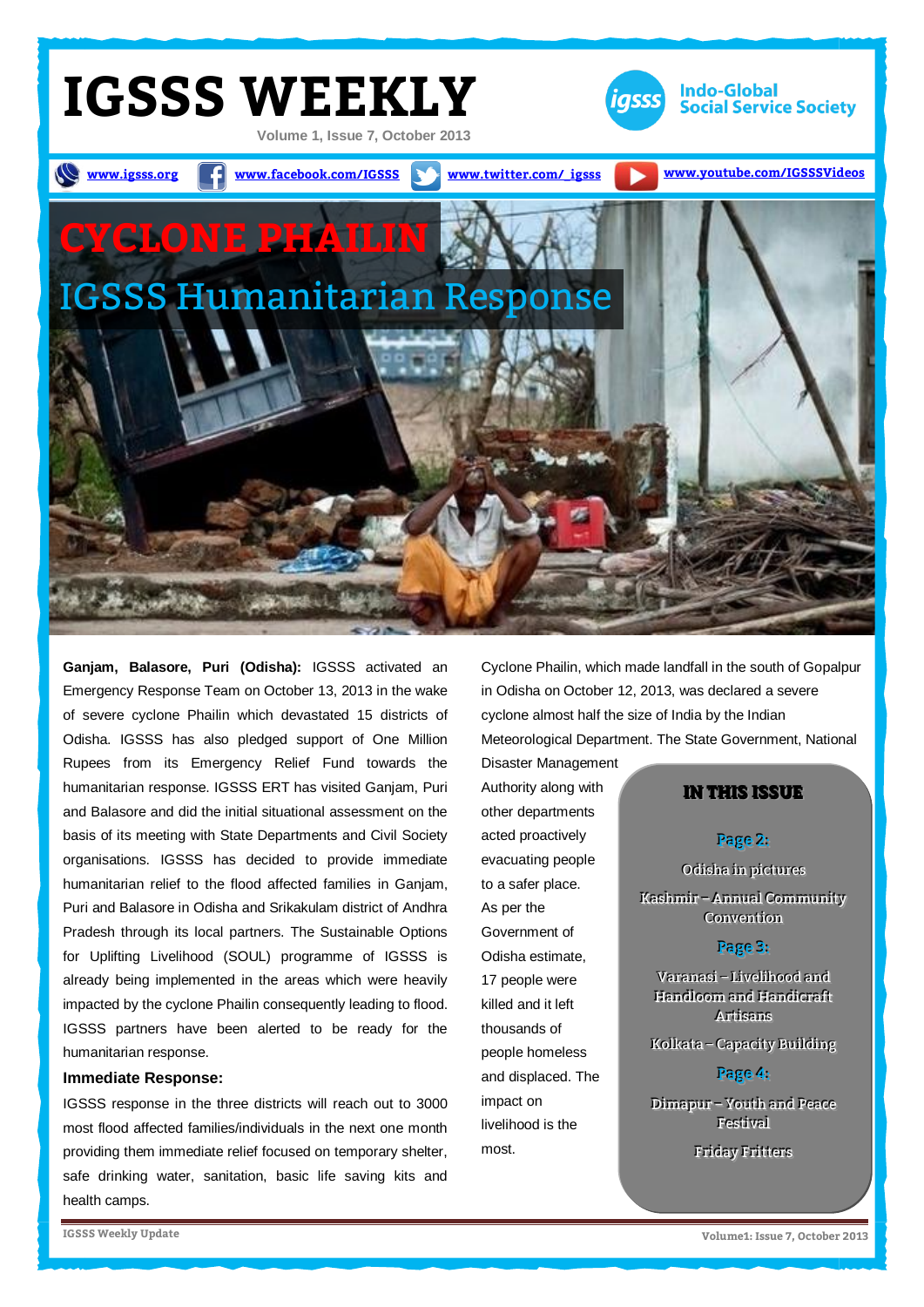

### **Pictures from the Odisha sent by IGSSS Emergency Team**



----------------------------------------------------------------------------------------------------------------------------------------------------------------------------

**Families living in shelters**

read about the [Field Report from Odisha and Andhra](http://igsss.org/newsevents/phailin-field-report-from-odisha-and-andhra-pradesh)  who is currently leading the Emergency Response

online. Please visit the link [\(http://igsss.org/donate\)](http://igsss.org/donate)

Donations are 50% tax exempt under section 80 G on Income Tax Act, 1961.

## **Annual Community Convention**

**Srinagar, Jammu and Kashmir:** The Annual Community Convention was held on 28th September, 2013, at Bandipora, Kashmir. 250 Community and Halqa Panchayat members, Village Level Workers (VLWs), Village Welfare Committee (VWC), Self Help Group (SHG) and Youth Group members along with more than 100 people from the nearby villages participated in the convention. The theme of the convention was "Learning's and Experiences"; it provided a platform to the community members to share their experiences, learning's, achievements, challenges and steps taken towards addressing them.



Read the complete repor[t \[Here\].](http://igsss.org/newsevents/annual-community-convention-kashmir)

**IGSSS Weekly Update Volume1: Issue 7, October 2013**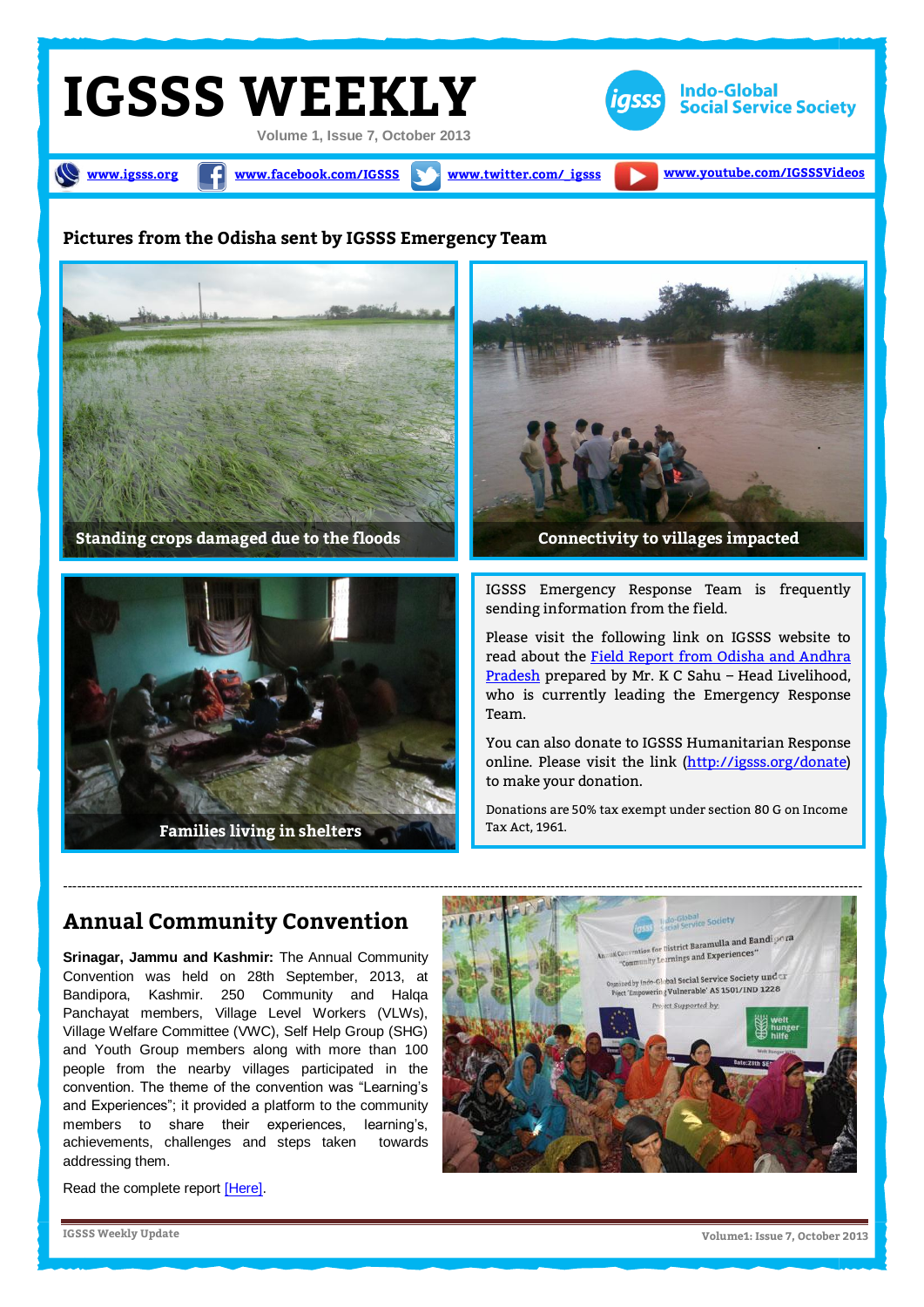

# **Globalization and Crisis of Livelihood in Handloom and**

# **Handicraft Artisans**

**Varanasi, Uttar Pradesh:** A one-day regional workshop on *Globalization and Crisis of Livelihood in Handloom and Handicraft Artisans* was organized by SAREL Alliance. SAREL is a network of NGOs in Uttar Pradesh which advocates on the issue of MGNREGA. Around 72 alliance members, artisans from eight districts of eastern Uttar Pradesh participated in this workshop. Dr. Rajani Kant, State Convener of SAREL Alliance inaugurated the workshop. He addressed the gathering on the issue of weavers and artisans leaving their traditional handicrafts and highlighted their worsening situations. He said that the situation is leading to distress migration forcing them to work as unskilled labours in unorganized sectors.

The situation is more alarming as international markets are demanding more and more traditional hand woven, handmade products and the government is unable to meet the demand and the supply. Efforts of the SAREL alliance demanding inclusion of cottage industry - handloom and handicrafts in MGNREGA was accepted by the government. It was suggested that the government should allow the sale of handloom clothes only with "Handloom Mark", which would enable the manufacturers receive appropriate wages. Mr. Roopak Verma, Ex-directors Union Bank, SETTI has elaborated schemes about various credit facilities to the craftsman and weavers and about the role of bank on social development issues under CSR and how the participants can benefit through it.

----------------------------------------------------------------------------------------------------------------------------------------------------------------------------



Artisan communities from Manipur, Assam, Kashmir, Rajasthan, Bengal, Jharkhand and other states, experiencing similar situation will appeal to the government to come forward to protect the traditional craft.

### **Capacity Building of Community Facilitation Team**

**Kolkata, West Bengal:** A Three-Day Residential Training on Participatory Rural Appraisal (PRA) for Community Facilitation Team members was conducted in Kolkata. Around 22 members from seven states participated in the training programme.

The training was organized to build the capacity of the members on micro plan under Sustainable Option for Uplifting Livelihood (SOUL) Programme. The training was facilitated by Mr. Ardhendu Shekhar Chatterjee, a zonal Project Core Team member along with Mr. Rajiv Ranjan Singha.